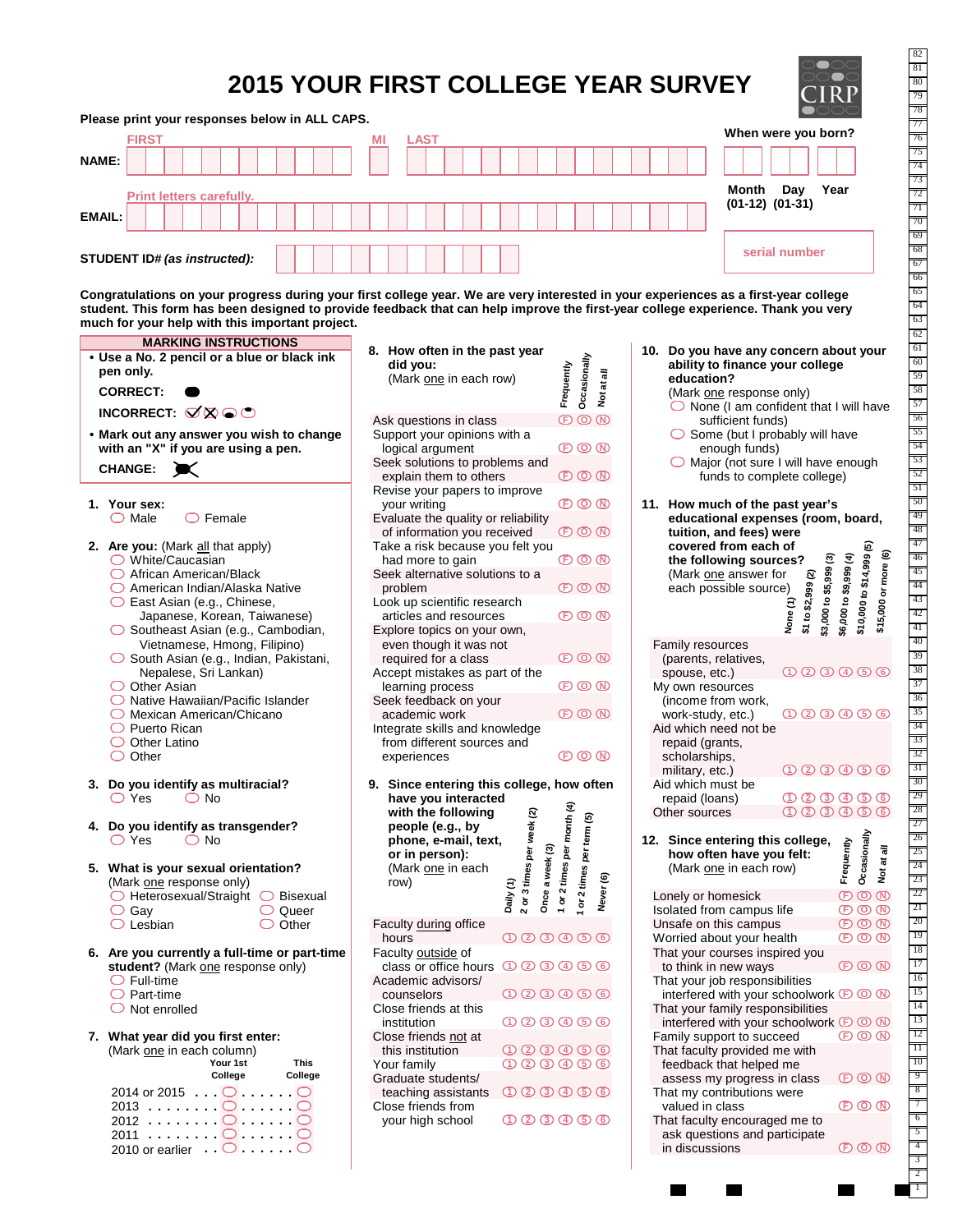|    | 13. Please rate your satisfaction with this<br>Very Satisfied<br>institution on each of the aspects of<br>college life listed below:<br>(Mark one in each row)                              | Satisfied                                                                                                                                                                                   | <b>Neutral</b>                                                                                                                                                                                                                                                                   | <b>Dissatisfied</b>                          | Very Dissatisfied        | Can't Rate/<br>Don't Know |
|----|---------------------------------------------------------------------------------------------------------------------------------------------------------------------------------------------|---------------------------------------------------------------------------------------------------------------------------------------------------------------------------------------------|----------------------------------------------------------------------------------------------------------------------------------------------------------------------------------------------------------------------------------------------------------------------------------|----------------------------------------------|--------------------------|---------------------------|
|    | General education and core curriculum courses                                                                                                                                               | $\overline{(\mathbb{S})}$ (s) (n) (d) (f) (cR                                                                                                                                               |                                                                                                                                                                                                                                                                                  |                                              |                          |                           |
|    | Your overall academic experience                                                                                                                                                            | $\circledcirc \circledcirc \circledcirc \circledcirc$                                                                                                                                       |                                                                                                                                                                                                                                                                                  |                                              |                          |                           |
|    | <b>Classroom facilities</b><br>Computer facilities/labs                                                                                                                                     | $\circledcirc \circledcirc \circledcirc \circledcirc$<br>$\circledcirc \circledcirc \circledcirc \circledcirc$                                                                              |                                                                                                                                                                                                                                                                                  |                                              |                          |                           |
|    | Library resources                                                                                                                                                                           | $\circledcirc \circledcirc \circledcirc \circledcirc$                                                                                                                                       |                                                                                                                                                                                                                                                                                  |                                              |                          |                           |
|    | Laboratory facilities and equipment                                                                                                                                                         | $\circledcirc$ $\circledcirc$ $\circledcirc$ $\circledcirc$                                                                                                                                 |                                                                                                                                                                                                                                                                                  |                                              |                          |                           |
|    | Technology resources                                                                                                                                                                        | $\textcircled{\tiny{R}}$ $\textcircled{\tiny{R}}$ $\textcircled{\tiny{R}}$ $\textcircled{\tiny{R}}$ $\textcircled{\tiny{R}}$                                                                |                                                                                                                                                                                                                                                                                  |                                              |                          |                           |
| 68 | Academic advising<br>Student housing (e.g., res. halls)                                                                                                                                     | $\circledcirc$ $\circledcirc$ $\circledcirc$ $\circledcirc$<br>$\textcircled{\tiny{R}}$ $\textcircled{\tiny{R}}$ $\textcircled{\tiny{R}}$ $\textcircled{\tiny{R}}$ $\textcircled{\tiny{R}}$ |                                                                                                                                                                                                                                                                                  |                                              |                          |                           |
| 67 | Financial aid office                                                                                                                                                                        | $\circledcirc$ $\circledcirc$ $\circledcirc$ $\circledcirc$                                                                                                                                 |                                                                                                                                                                                                                                                                                  |                                              |                          |                           |
| 66 | Financial aid package                                                                                                                                                                       | $\textcircled{\tiny{R}}$ $\textcircled{\tiny{R}}$ $\textcircled{\tiny{R}}$ $\textcircled{\tiny{R}}$                                                                                         |                                                                                                                                                                                                                                                                                  |                                              |                          |                           |
|    | Student health services                                                                                                                                                                     | $\circledcirc$ $\circledcirc$ $\circledcirc$ $\circledcirc$                                                                                                                                 |                                                                                                                                                                                                                                                                                  |                                              |                          |                           |
| 63 | Student psychological services<br>Orientation for new students                                                                                                                              | $\circledcirc \circledcirc \circledcirc \circledcirc$<br>$\circledcirc$ $\circledcirc$ $\circledcirc$ $\circledcirc$                                                                        |                                                                                                                                                                                                                                                                                  |                                              |                          |                           |
|    | Opportunities for community service                                                                                                                                                         | $\circledcirc \circledcirc \circledcirc \circledcirc$                                                                                                                                       |                                                                                                                                                                                                                                                                                  |                                              |                          |                           |
| 61 | First-year programs (e.g., first-year seminar,                                                                                                                                              |                                                                                                                                                                                             |                                                                                                                                                                                                                                                                                  |                                              |                          |                           |
| 60 | learning community, linked courses)                                                                                                                                                         | கு டு டு <del>மு</del> டூ                                                                                                                                                                   |                                                                                                                                                                                                                                                                                  |                                              |                          |                           |
|    | 14. Rate yourself on each of the following traits<br>as compared with the average person your<br>age. We want the most accurate estimate of<br>how you see yourself. (Mark one in each row) | Highest 10%                                                                                                                                                                                 | Above Average                                                                                                                                                                                                                                                                    | Average                                      | <b>Below Average</b>     | Lowest $10\%$             |
|    | Academic ability                                                                                                                                                                            |                                                                                                                                                                                             | $\textcircled{\tiny{H}}$ $\textcircled{\tiny{H}}$ $\textcircled{\tiny{H}}$ $\textcircled{\tiny{H}}$                                                                                                                                                                              |                                              |                          |                           |
|    | Artistic ability                                                                                                                                                                            |                                                                                                                                                                                             | $\textcircled{\tiny{H}}$ $\textcircled{\tiny{H}}$ $\textcircled{\tiny{H}}$ $\textcircled{\tiny{H}}$                                                                                                                                                                              |                                              |                          |                           |
|    | Competitiveness                                                                                                                                                                             |                                                                                                                                                                                             | $(A)$ $(A)$ $(B)$ $(D)$<br>$\textcircled{\tiny{H}}$ $\textcircled{\tiny{H}}$ $\textcircled{\tiny{H}}$ $\textcircled{\tiny{H}}$                                                                                                                                                   |                                              |                          |                           |
|    | Computer skills<br>Cooperativeness                                                                                                                                                          |                                                                                                                                                                                             | $\bigoplus$ $\bigoplus$ $\bigoplus$ $\bigoplus$                                                                                                                                                                                                                                  |                                              |                          |                           |
| 48 | Creativity                                                                                                                                                                                  |                                                                                                                                                                                             | $\textcircled{\tiny{H}}$ $\textcircled{\tiny{H}}$ $\textcircled{\tiny{H}}$ $\textcircled{\tiny{H}}$                                                                                                                                                                              |                                              |                          |                           |
|    | Drive to achieve                                                                                                                                                                            |                                                                                                                                                                                             | $\bigoplus$ $\bigoplus$ $\bigoplus$ $\bigoplus$                                                                                                                                                                                                                                  |                                              |                          |                           |
|    | <b>Emotional health</b>                                                                                                                                                                     |                                                                                                                                                                                             | $\textcircled{\tiny{H}}$ $\textcircled{\tiny{H}}$ $\textcircled{\tiny{H}}$ $\textcircled{\tiny{H}}$                                                                                                                                                                              |                                              |                          |                           |
|    | Leadership ability<br>Mathematical ability                                                                                                                                                  |                                                                                                                                                                                             | $\bigoplus$ $\bigoplus$ $\bigoplus$ $\bigoplus$<br>$\textcircled{\tiny{\textcircled{\tiny{H}}}} \textcircled{\tiny{\textcircled{\tiny{H}}}} \textcircled{\tiny{\textcircled{\tiny{H}}}} \textcircled{\tiny{\textcircled{\tiny{H}}}} \textcircled{\tiny{\textcircled{\tiny{H}}}}$ |                                              |                          |                           |
|    | Physical health                                                                                                                                                                             |                                                                                                                                                                                             | $\bigoplus$ $\bigoplus$ $\bigoplus$ $\bigoplus$                                                                                                                                                                                                                                  |                                              |                          |                           |
|    | Popularity                                                                                                                                                                                  |                                                                                                                                                                                             | $\textcircled{\tiny{H}}$ $\textcircled{\tiny{H}}$ $\textcircled{\tiny{H}}$ $\textcircled{\tiny{H}}$                                                                                                                                                                              |                                              |                          |                           |
|    | Public speaking ability                                                                                                                                                                     |                                                                                                                                                                                             | $\bigoplus$ $\bigoplus$ $\bigoplus$ $\bigoplus$                                                                                                                                                                                                                                  |                                              |                          |                           |
|    | Risk-taking<br>Self-confidence (intellectual)                                                                                                                                               |                                                                                                                                                                                             | $\textcircled{\tiny{\textcircled{\tiny{H}}}} \textcircled{\tiny{\textcircled{\tiny{H}}}} \textcircled{\tiny{\textcircled{\tiny{H}}}} \textcircled{\tiny{\textcircled{\tiny{H}}}} \textcircled{\tiny{\textcircled{\tiny{H}}}}$<br>$\bigoplus$ $\bigoplus$ $\bigoplus$ $\bigoplus$ |                                              |                          |                           |
|    | Self-confidence (social)                                                                                                                                                                    |                                                                                                                                                                                             | $\textcircled{\tiny{H}}$ $\textcircled{\tiny{H}}$ $\textcircled{\tiny{H}}$ $\textcircled{\tiny{H}}$                                                                                                                                                                              |                                              |                          |                           |
|    | Self-understanding                                                                                                                                                                          |                                                                                                                                                                                             | $(A)$ $(A)$ $(B)$ $(D)$                                                                                                                                                                                                                                                          |                                              |                          |                           |
|    | Spirituality                                                                                                                                                                                |                                                                                                                                                                                             | $\textcircled{\tiny{\textcircled{\tiny{H}}}} \textcircled{\tiny{\textcircled{\tiny{H}}}} \textcircled{\tiny{\textcircled{\tiny{H}}}} \textcircled{\tiny{\textcircled{\tiny{H}}}} \textcircled{\tiny{\textcircled{\tiny{H}}}}$                                                    |                                              |                          |                           |
|    | Understanding of others                                                                                                                                                                     |                                                                                                                                                                                             | $(A)$ $(A)$ $(B)$ $(D)$                                                                                                                                                                                                                                                          |                                              |                          |                           |
|    | Writing ability                                                                                                                                                                             |                                                                                                                                                                                             | $\textcircled{\tiny{H}}$ $\textcircled{\tiny{H}}$ $\textcircled{\tiny{H}}$ $\textcircled{\tiny{H}}$                                                                                                                                                                              |                                              |                          |                           |
|    | 15. Since entering this college, how has it been to:<br>(Mark one in each row)                                                                                                              |                                                                                                                                                                                             | Very Easy                                                                                                                                                                                                                                                                        | Somewhat Easy                                | <b>Somewhat Difficul</b> | Very Difficult            |
|    | Understand what your professors expect of you                                                                                                                                               |                                                                                                                                                                                             |                                                                                                                                                                                                                                                                                  |                                              |                          |                           |
|    | academically<br>Develop effective study skills                                                                                                                                              |                                                                                                                                                                                             |                                                                                                                                                                                                                                                                                  | <b>(E) GB GD (D)</b><br><b>(E) GB GD (D)</b> |                          |                           |
|    | Adjust to the academic demands of college                                                                                                                                                   |                                                                                                                                                                                             |                                                                                                                                                                                                                                                                                  | (TB GB GD (TD                                |                          |                           |
|    | Manage your time effectively                                                                                                                                                                |                                                                                                                                                                                             |                                                                                                                                                                                                                                                                                  | <b>(E) GB GD (D)</b>                         |                          |                           |
|    | Develop close friendships with other students                                                                                                                                               |                                                                                                                                                                                             |                                                                                                                                                                                                                                                                                  | (VB (SB (SD (VD)                             |                          |                           |
|    |                                                                                                                                                                                             |                                                                                                                                                                                             |                                                                                                                                                                                                                                                                                  |                                              |                          |                           |
|    | 16. How would you rate yourself in the                                                                                                                                                      |                                                                                                                                                                                             |                                                                                                                                                                                                                                                                                  |                                              |                          |                           |
|    | following areas:                                                                                                                                                                            |                                                                                                                                                                                             |                                                                                                                                                                                                                                                                                  |                                              |                          |                           |
|    | (Mark one in each row)                                                                                                                                                                      | A Major Strength                                                                                                                                                                            | Somewhat Strong                                                                                                                                                                                                                                                                  | Average                                      | Somewhat Weak            | A Major Weakness          |
|    | Ability to see the world from someone else's<br>perspective                                                                                                                                 |                                                                                                                                                                                             | <b>MS SS A SW MW</b>                                                                                                                                                                                                                                                             |                                              |                          |                           |
|    | Tolerance of others with different beliefs                                                                                                                                                  |                                                                                                                                                                                             | ௵௵௵௵                                                                                                                                                                                                                                                                             |                                              |                          |                           |
|    | Openness to having my own views challenged                                                                                                                                                  |                                                                                                                                                                                             | $MS(SS(A)$ $SN$                                                                                                                                                                                                                                                                  |                                              |                          | <b>MW</b>                 |
|    | Ability to discuss and negotiate controversial issues<br>Ability to work cooperatively with diverse people                                                                                  |                                                                                                                                                                                             | MS SS A SW<br>$MS(SS)$ $($ $\wedge$ $SW$ $($ $\wedge$                                                                                                                                                                                                                            |                                              |                          | <b>MW</b>                 |
|    |                                                                                                                                                                                             |                                                                                                                                                                                             |                                                                                                                                                                                                                                                                                  |                                              |                          |                           |

| 17. Since entering this college, how often have you:<br>(Mark one in each row)                                                                 |                              | Frequently                                                                                | Occasionally                                 | at all<br>ğ |
|------------------------------------------------------------------------------------------------------------------------------------------------|------------------------------|-------------------------------------------------------------------------------------------|----------------------------------------------|-------------|
| Attended a religious service                                                                                                                   |                              |                                                                                           | $\overline{D}$ $\overline{O}$ $\overline{N}$ |             |
| Been bored in class                                                                                                                            |                              |                                                                                           | $\circledcirc$ $\circledcirc$                |             |
| Demonstrated for a cause (e.g., boycott, rally, protest)                                                                                       |                              |                                                                                           | $\circledcirc$ $\circledcirc$                |             |
| Studied with other students                                                                                                                    |                              |                                                                                           | © ⊙ ®                                        |             |
| Smoked cigarettes                                                                                                                              |                              |                                                                                           | $\circledcirc$ $\circledcirc$                |             |
| Drank beer                                                                                                                                     |                              |                                                                                           | © ⊙ ®                                        |             |
| Drank wine or liquor                                                                                                                           |                              |                                                                                           | $(D \odot N)$                                |             |
| Felt overwhelmed by all you had to do                                                                                                          |                              |                                                                                           | © ⊙ ®                                        |             |
| Felt depressed                                                                                                                                 |                              |                                                                                           | $(D \odot N)$                                |             |
| Performed volunteer work                                                                                                                       |                              |                                                                                           | © ⊙ ®                                        |             |
|                                                                                                                                                |                              |                                                                                           | $\circledcirc$ $\circledcirc$                |             |
| Asked a professor for advice after class                                                                                                       |                              |                                                                                           |                                              |             |
| Worked on a local, state, or national political campaign                                                                                       |                              |                                                                                           | <b>DO N</b>                                  |             |
| Socialized with someone of another racial/ethnic group                                                                                         |                              |                                                                                           | $\circledcirc$ $\circledcirc$                |             |
| Come late to class                                                                                                                             |                              |                                                                                           | © ⊙ ®                                        |             |
| Posted on a course-related on-line discussion board                                                                                            |                              |                                                                                           | $\circledcirc$ $\circledcirc$                |             |
| Performed community service as part of a class                                                                                                 |                              |                                                                                           | <b>DO N</b>                                  |             |
| Discussed religion                                                                                                                             |                              |                                                                                           | <b>DO N</b>                                  |             |
| Discussed politics                                                                                                                             |                              |                                                                                           | © ⊙ ®                                        |             |
| Maintained a healthy diet                                                                                                                      |                              |                                                                                           | $\circledcirc$ $\circledcirc$                |             |
| Had adequate sleep                                                                                                                             |                              |                                                                                           | <b>DO N</b>                                  |             |
| Helped raise money for a cause or campaign                                                                                                     |                              |                                                                                           | $\circledcirc$ $\circledcirc$                |             |
| Publicly communicated your opinion about a cause                                                                                               |                              |                                                                                           |                                              |             |
| (e.g., blog, email, petition)                                                                                                                  |                              |                                                                                           |                                              |             |
| 18. Please indicate the extent to which you<br>agree or disagree with the following<br>statements: (Mark one in each row)                      | Strongly<br><sup>Agree</sup> | Agree                                                                                     | Disagree                                     |             |
|                                                                                                                                                |                              |                                                                                           |                                              |             |
| I have felt discriminated against at this institution<br>because of my race/ethnicity, gender, sexual<br>orientation, or religious affiliation |                              | $\circledR \circledR \circledR$                                                           |                                              |             |
|                                                                                                                                                |                              | $A \oplus B$                                                                              |                                              |             |
| I see myself as part of the campus community                                                                                                   |                              |                                                                                           |                                              |             |
| Faculty showed concern about my progress                                                                                                       |                              | $\circledR \circledR \circledR$                                                           |                                              |             |
| There is a lot of racial tension on this campus                                                                                                |                              | <b>தை கு</b> இ                                                                            |                                              |             |
| I have been able to find a balance between                                                                                                     |                              |                                                                                           |                                              |             |
| academics and extracurricular activities                                                                                                       |                              | $\circledR\circledR\circledR$                                                             |                                              |             |
| The admission/recruitment materials portrayed this                                                                                             |                              |                                                                                           |                                              |             |
| campus accurately                                                                                                                              |                              | $\circledR \circledR \circledR$                                                           |                                              |             |
| Faculty empower me to learn here                                                                                                               |                              | $\circledR \circledR \circledR$                                                           |                                              |             |
| If asked, I would recommend this college to others                                                                                             |                              | $\circledR \circledR \circledR$                                                           |                                              |             |
| At least one staff member has taken an interest in                                                                                             |                              |                                                                                           |                                              |             |
| my development                                                                                                                                 |                              | $(A)$ $(D)$ $(D)$                                                                         |                                              |             |
| I feel valued at this institution                                                                                                              |                              | 99 (A) (D) நி                                                                             |                                              |             |
| Faculty believe in my potential to succeed                                                                                                     |                              |                                                                                           |                                              |             |
| academically                                                                                                                                   |                              | <u>கை குறை</u>                                                                            |                                              |             |
| My college experiences have exposed me to diverse                                                                                              |                              |                                                                                           |                                              |             |
|                                                                                                                                                |                              |                                                                                           |                                              |             |
| opinions, cultures, and values                                                                                                                 |                              | <u>கை குறை</u>                                                                            |                                              |             |
| Staff encouraged me to get involved in campus                                                                                                  |                              |                                                                                           |                                              |             |
| activities                                                                                                                                     |                              | <u> இை (குண்) குற</u>                                                                     |                                              |             |
| In class, I have heard faculty express stereotypes<br>based on race/ethnicity, gender, sexual orientation,<br>or religious affiliation         |                              | <u> இை (குண்) குற</u>                                                                     |                                              |             |
| Staff recognize my achievements                                                                                                                |                              | $\circledcirc$ $\circledcirc$ $\circledcirc$                                              |                                              |             |
| Faculty encouraged me to meet with them outside of                                                                                             |                              |                                                                                           |                                              |             |
|                                                                                                                                                |                              |                                                                                           |                                              |             |
| class                                                                                                                                          |                              | 99 (A) (D) நி                                                                             |                                              |             |
| I am interested in seeking information about current                                                                                           |                              |                                                                                           |                                              |             |
| social and political issues                                                                                                                    |                              | <u> இை (குண்) குற</u>                                                                     |                                              |             |
| I feel a sense of belonging to this campus                                                                                                     |                              | $\overline{\text{SA}}$ $\overline{\text{A}}$ $\overline{\text{D}}$ $\overline{\text{SD}}$ |                                              |             |
| At least one faculty member has taken an interest in                                                                                           |                              |                                                                                           |                                              |             |
| my development                                                                                                                                 |                              | <u> இை</u> இ                                                                              |                                              |             |
| I feel I am a member of this college                                                                                                           |                              | <u>கை குறை</u>                                                                            |                                              |             |
| I have effectively led a group to a common purpose                                                                                             |                              | $\circledcirc$ $\circledcirc$ $\circledcirc$                                              |                                              |             |
| It's important for me to be thinking about my career                                                                                           |                              |                                                                                           |                                              |             |
| path after college                                                                                                                             |                              | <u>கை குறை</u>                                                                            |                                              |             |
| I have a clear idea of how to achieve my career                                                                                                |                              |                                                                                           |                                              |             |
| goals                                                                                                                                          |                              | <u>கை க</u> ுடு                                                                           |                                              |             |
| 19. What is your overall grade average (as of your most recently<br>completed academic term)? (Mark one response only)                         |                              |                                                                                           |                                              |             |

| A or A+ |  |
|---------|--|
| А-      |  |
| B+      |  |
| в       |  |
| R-      |  |

C+ C

D I did not receive grades in my courses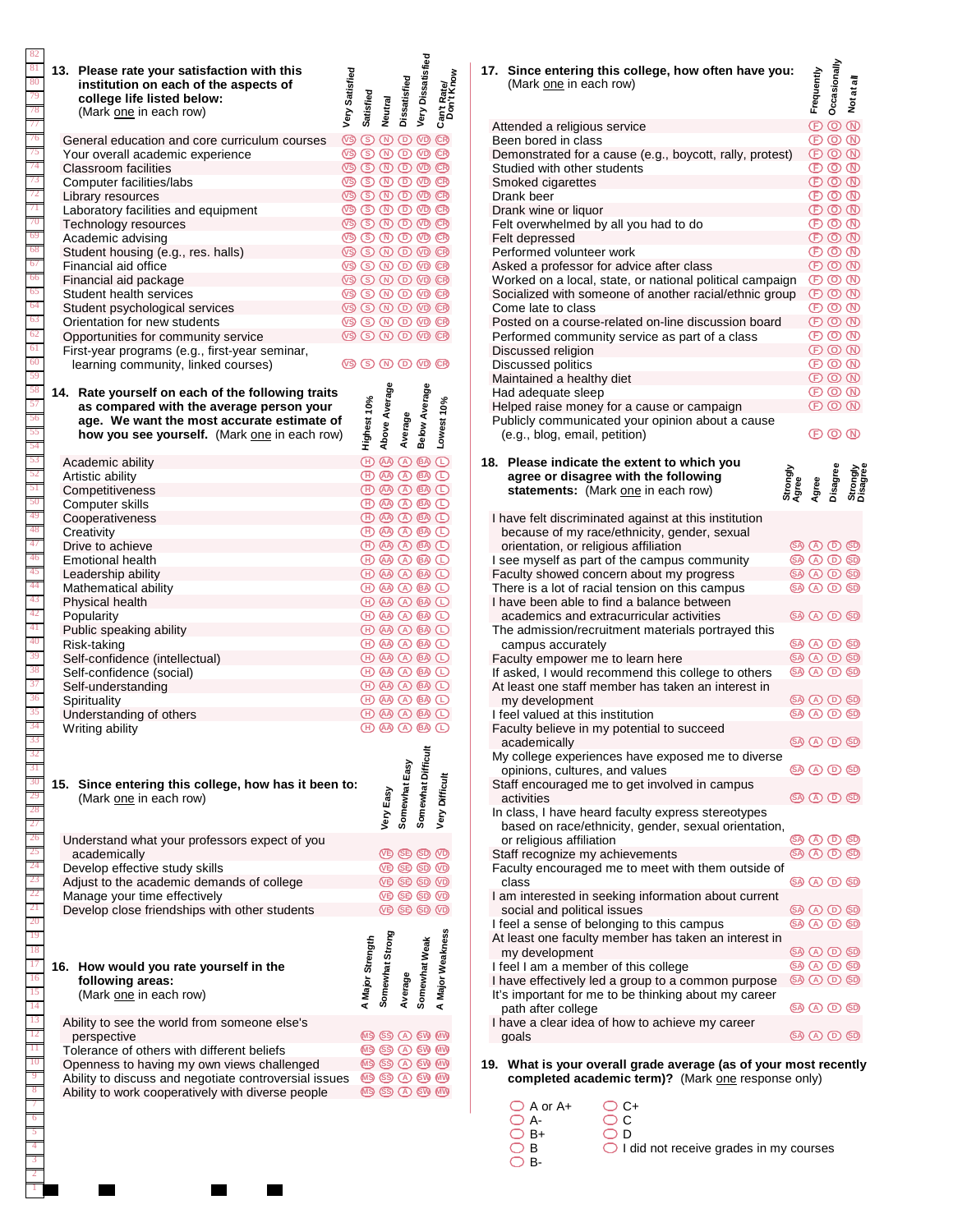| 20. Please rate your satisfaction with<br>this institution on each of the<br>aspects of college life listed below.<br>(Mark one in each row)                                                                                                                                                                                                                                                             | Very Satisfied                                                                                                                                                                                                                                                  | Satisfied<br><b>Neutral</b>                                                                         | <b>Dissatisfied</b>                                                                               | Very Dissatisfied | Can't Rate/<br>No Experience |
|----------------------------------------------------------------------------------------------------------------------------------------------------------------------------------------------------------------------------------------------------------------------------------------------------------------------------------------------------------------------------------------------------------|-----------------------------------------------------------------------------------------------------------------------------------------------------------------------------------------------------------------------------------------------------------------|-----------------------------------------------------------------------------------------------------|---------------------------------------------------------------------------------------------------|-------------------|------------------------------|
| Amount of contact with faculty                                                                                                                                                                                                                                                                                                                                                                           |                                                                                                                                                                                                                                                                 | $\circledcirc \circledcirc \circledcirc \circledcirc$                                               |                                                                                                   |                   |                              |
| Racial/ethnic diversity of faculty                                                                                                                                                                                                                                                                                                                                                                       |                                                                                                                                                                                                                                                                 | $\circledcirc \circledcirc \circledcirc \circledcirc$                                               |                                                                                                   |                   |                              |
| Racial/ethnic diversity of student body                                                                                                                                                                                                                                                                                                                                                                  |                                                                                                                                                                                                                                                                 | $\circledcirc \circledcirc \circledcirc \circledcirc$                                               |                                                                                                   |                   |                              |
| Class size                                                                                                                                                                                                                                                                                                                                                                                               |                                                                                                                                                                                                                                                                 | $\circledcirc$ $\circledcirc$ $\circledcirc$ $\circledcirc$                                         |                                                                                                   |                   |                              |
| Interaction with other students                                                                                                                                                                                                                                                                                                                                                                          |                                                                                                                                                                                                                                                                 | $\circledcirc \circledcirc \circledcirc \circledcirc$                                               |                                                                                                   |                   |                              |
| Relevance of coursework to everyday life                                                                                                                                                                                                                                                                                                                                                                 |                                                                                                                                                                                                                                                                 | $\circledcirc$ $\circledcirc$ $\circledcirc$ $\circledcirc$                                         |                                                                                                   |                   |                              |
| Relevance of coursework to future career plans                                                                                                                                                                                                                                                                                                                                                           |                                                                                                                                                                                                                                                                 | $\circledcirc \circledcirc \circledcirc \circledcirc$                                               |                                                                                                   |                   |                              |
| Overall quality of instruction                                                                                                                                                                                                                                                                                                                                                                           |                                                                                                                                                                                                                                                                 | $\circledR$ $\circledR$ $\circledR$ $\circledR$ $\circledR$                                         |                                                                                                   |                   |                              |
| Respect for the expression of diverse beliefs                                                                                                                                                                                                                                                                                                                                                            |                                                                                                                                                                                                                                                                 | $\circledcirc \circledcirc \circledcirc \circledcirc$                                               |                                                                                                   |                   |                              |
| Availability of campus social activities                                                                                                                                                                                                                                                                                                                                                                 |                                                                                                                                                                                                                                                                 | $\circledcirc$ $\circledcirc$ $\circledcirc$ $\circledcirc$                                         |                                                                                                   |                   |                              |
| Your social life                                                                                                                                                                                                                                                                                                                                                                                         |                                                                                                                                                                                                                                                                 | $\textcircled{\tiny{R}}$ $\textcircled{\tiny{R}}$ $\textcircled{\tiny{R}}$ $\textcircled{\tiny{R}}$ |                                                                                                   |                   |                              |
| Overall sense of community among students                                                                                                                                                                                                                                                                                                                                                                |                                                                                                                                                                                                                                                                 | $\circledcirc$ $\circledcirc$ $\circledcirc$ $\circledcirc$                                         |                                                                                                   |                   |                              |
| Overall college experience                                                                                                                                                                                                                                                                                                                                                                               |                                                                                                                                                                                                                                                                 | $\textcircled{\tiny{R}}$ $\textcircled{\tiny{R}}$ $\textcircled{\tiny{R}}$ $\textcircled{\tiny{R}}$ |                                                                                                   |                   |                              |
| 21. Please rate your agreement with the following<br>statements: This institution has contributed to<br>my: (Mark one in each row)                                                                                                                                                                                                                                                                       |                                                                                                                                                                                                                                                                 | Strongly<br>Agree                                                                                   | Agree                                                                                             | Disagree          | <b>Strongly</b><br>Disagree  |
| Intellectual and practical skills (including inquiry and                                                                                                                                                                                                                                                                                                                                                 |                                                                                                                                                                                                                                                                 |                                                                                                     |                                                                                                   |                   |                              |
| analysis, critical thinking, and information literacy)                                                                                                                                                                                                                                                                                                                                                   |                                                                                                                                                                                                                                                                 |                                                                                                     | <u>கை குறை</u>                                                                                    |                   |                              |
| Knowledge of a particular field or discipline                                                                                                                                                                                                                                                                                                                                                            |                                                                                                                                                                                                                                                                 |                                                                                                     | <b>தை குரு கு</b>                                                                                 |                   |                              |
| Knowledge of people from different races/cultures                                                                                                                                                                                                                                                                                                                                                        |                                                                                                                                                                                                                                                                 |                                                                                                     | $\circledR \circledR \circledR$                                                                   |                   |                              |
| Understanding of the problems facing your community                                                                                                                                                                                                                                                                                                                                                      |                                                                                                                                                                                                                                                                 |                                                                                                     | $(A)$ (A) $(B)$ (B)                                                                               |                   |                              |
| Understanding of national issues                                                                                                                                                                                                                                                                                                                                                                         |                                                                                                                                                                                                                                                                 |                                                                                                     | $\overline{\mathfrak{A}} \overline{\mathfrak{A}} \overline{\mathfrak{O}} \overline{\mathfrak{B}}$ |                   |                              |
| Understanding of global issues                                                                                                                                                                                                                                                                                                                                                                           |                                                                                                                                                                                                                                                                 |                                                                                                     | $\overline{\mathbb{Q}}$ $\overline{\mathbb{Q}}$ $\overline{\mathbb{Q}}$ $\overline{\mathbb{Q}}$   |                   |                              |
| Ability to conduct research                                                                                                                                                                                                                                                                                                                                                                              |                                                                                                                                                                                                                                                                 |                                                                                                     | $\circledcirc$ $\circledcirc$ $\circledcirc$                                                      |                   |                              |
| Ability to work as part of a team                                                                                                                                                                                                                                                                                                                                                                        |                                                                                                                                                                                                                                                                 |                                                                                                     | $(A)$ (A) $(B)$ (B)                                                                               |                   |                              |
| Critical thinking skills                                                                                                                                                                                                                                                                                                                                                                                 |                                                                                                                                                                                                                                                                 |                                                                                                     | $\overline{\mathfrak{A}} \overline{\mathfrak{A}} \overline{\mathfrak{O}} \overline{\mathfrak{B}}$ |                   |                              |
| Problem-solving skills                                                                                                                                                                                                                                                                                                                                                                                   |                                                                                                                                                                                                                                                                 |                                                                                                     | $\overline{\mathbb{A}\oplus \mathbb{O}}$ $\overline{\mathbb{O}}$                                  |                   |                              |
| Foreign language ability                                                                                                                                                                                                                                                                                                                                                                                 |                                                                                                                                                                                                                                                                 |                                                                                                     | $\overline{\mathfrak{A}} \overline{\mathfrak{A}} \overline{\mathfrak{O}} \overline{\mathfrak{B}}$ |                   |                              |
|                                                                                                                                                                                                                                                                                                                                                                                                          |                                                                                                                                                                                                                                                                 |                                                                                                     |                                                                                                   |                   |                              |
| 22. To what extent have you experienced the<br>following with students from a racial/ethnic<br>group other than your own?<br>(Mark one in each row)                                                                                                                                                                                                                                                      |                                                                                                                                                                                                                                                                 | Very Often<br>Often                                                                                 | Sometimes                                                                                         | Seldom            |                              |
| Dined or shared a meal                                                                                                                                                                                                                                                                                                                                                                                   |                                                                                                                                                                                                                                                                 | ത                                                                                                   | (St)                                                                                              | $\circ$           |                              |
| Had meaningful and honest discussions about                                                                                                                                                                                                                                                                                                                                                              |                                                                                                                                                                                                                                                                 |                                                                                                     |                                                                                                   |                   |                              |
| race/ethnic relations outside of class                                                                                                                                                                                                                                                                                                                                                                   |                                                                                                                                                                                                                                                                 | $\mathbb{O} \mathbb{O} \mathbb{O} \mathbb{O} \mathbb{O}$                                            |                                                                                                   |                   |                              |
| Had quarded, cautious interactions                                                                                                                                                                                                                                                                                                                                                                       |                                                                                                                                                                                                                                                                 | 000000                                                                                              |                                                                                                   |                   |                              |
| Shared personal feelings and problems                                                                                                                                                                                                                                                                                                                                                                    |                                                                                                                                                                                                                                                                 | $\circledcirc$ $\circledcirc$ $\circledcirc$ $\circledcirc$                                         |                                                                                                   |                   |                              |
| Had tense, somewhat hostile interactions                                                                                                                                                                                                                                                                                                                                                                 |                                                                                                                                                                                                                                                                 | 000000                                                                                              |                                                                                                   |                   |                              |
| Had intellectual discussions outside of class                                                                                                                                                                                                                                                                                                                                                            |                                                                                                                                                                                                                                                                 | $\overline{\mathbb{O}}\circledcirc\overline{\circledcirc}\circledcirc$                              |                                                                                                   |                   |                              |
| Felt insulted or threatened because of your                                                                                                                                                                                                                                                                                                                                                              |                                                                                                                                                                                                                                                                 |                                                                                                     |                                                                                                   |                   |                              |
| race/ethnicity                                                                                                                                                                                                                                                                                                                                                                                           |                                                                                                                                                                                                                                                                 | $\mathbb{O} \odot \mathbb{G} \odot \mathbb{O}$                                                      |                                                                                                   |                   |                              |
| Studied or prepared for class                                                                                                                                                                                                                                                                                                                                                                            |                                                                                                                                                                                                                                                                 | $\mathbb{O} \odot \mathbb{G} \odot \mathbb{O}$                                                      |                                                                                                   |                   |                              |
| Socialized or partied                                                                                                                                                                                                                                                                                                                                                                                    |                                                                                                                                                                                                                                                                 | $\circledD$ $\circledS$ $\circledR$ $\circledR$ $\circledR$                                         |                                                                                                   |                   |                              |
| 23. Where did you primarily live while attending<br>college this past year? (Mark one response only)<br><b>On Campus</b><br>Special interest housing<br>$\bigcirc$ First-year student housing<br>$\bigcirc$ Cultural or minority student housing<br>$\bigcirc$ Single-sex housing<br>$\bigcirc$ Special academic program housing<br>$\bigcirc$ Other special interest housing<br>Regular college housing |                                                                                                                                                                                                                                                                 |                                                                                                     |                                                                                                   |                   |                              |
| $\bigcirc$ Residence hall<br>$\bigcirc$ Apartment<br>$\bigcirc$ Fraternity or sorority housing<br>$\bigcirc$ Other residential housing<br><b>Off Campus</b><br>$\bigcirc$ At home with family<br>$\bigcirc$ Fraternity or sorority<br>Rented apartment or house<br>$\bigcirc$ Other                                                                                                                      | 27. Since entering this co<br>the following activities<br>(Mark one in each row)<br>Attending classes/labs<br>Studying/homework<br>Socializing with friends in p<br>Exercising or sports<br>Partying<br>Working (for pay) on camp<br>Working (for pay) off camp |                                                                                                     |                                                                                                   |                   |                              |

| 24. Indicate the importance to you<br>personally of each of the following:              | Essential | Very Important                                                 | Somewhat<br>Important      | lot Important           |
|-----------------------------------------------------------------------------------------|-----------|----------------------------------------------------------------|----------------------------|-------------------------|
| (Mark one in each row)                                                                  |           |                                                                |                            |                         |
| Becoming accomplished in one of the performing<br>arts (acting, dancing, etc.)          |           | $\textcircled{\tiny{\textcircled{\tiny{F}}}}$                  |                            |                         |
| Obtaining recognition from my colleagues for                                            |           |                                                                |                            |                         |
| contributions to my special field                                                       |           | © ⊙ ⊙ ®                                                        |                            |                         |
| Influencing the political structure                                                     |           | $\textcircled{\textcircled{\small{w}}}\textcircled{\small{w}}$ |                            |                         |
| Influencing social values                                                               |           | $\circledcirc$ $\circledcirc$ $\circledcirc$                   |                            |                         |
| Raising a family                                                                        |           | $\textcircled{\tiny{\textcircled{\tiny{F}}}}$                  |                            |                         |
| Being very well off financially                                                         |           | © ⊙ ⊙ N                                                        |                            |                         |
| Helping others who are in difficulty                                                    |           | $\textcircled{\tiny{F}}$                                       |                            |                         |
| Making a theoretical contribution to science                                            |           | $\textcircled{\tiny{F}}$                                       |                            |                         |
| Writing original works (poems, novels, etc.)                                            |           | $\textcircled{\textcircled{\small{w}}}\textcircled{\small{w}}$ |                            |                         |
| Creating artistic works (painting, sculpture, etc.)                                     |           | $\circledcirc$ $\circledcirc$ $\circledcirc$                   |                            |                         |
| Developing a meaningful philosophy of life                                              |           | $\textcircled{\textcircled{\small{w}}}\textcircled{\small{w}}$ |                            |                         |
| Participating in a community action program                                             |           | $\circledcirc$ $\circledcirc$ $\circledcirc$                   |                            |                         |
| Helping to promote racial understanding                                                 |           | $\textcircled{\textcircled{\small{w}}}\textcircled{\small{w}}$ |                            |                         |
| Keeping up to date with political affairs                                               |           | $\circledcirc$ $\circledcirc$ $\circledcirc$                   |                            |                         |
| Becoming a community leader                                                             |           | $\textcircled{\textcircled{\small{w}}}\textcircled{\small{w}}$ |                            |                         |
| Improving my understanding of other countries and                                       |           |                                                                |                            |                         |
| cultures                                                                                |           | © ⊙ ⊙ ®                                                        |                            |                         |
| 25. Since entering this college, have you:<br>(Mark yes or no for each item)            |           |                                                                | Yes                        | £                       |
| Decided to pursue a different major                                                     |           |                                                                |                            | (0, 0)                  |
| Remained undecided about a maior                                                        |           |                                                                | $(7)$ $($ <sup>N</sup> $)$ |                         |
| Failed one or more courses                                                              |           |                                                                |                            | $\circledR$             |
| Taken an honors course                                                                  |           |                                                                | $(D)$ $(D)$                |                         |
| Taken a remedial or developmental course                                                |           |                                                                |                            | $(D_0, D_1)$            |
| Enrolled in a formal program where a group of students takes                            |           |                                                                |                            |                         |
| two or more courses together (e.g., FIG, learning<br>community, linked courses)         |           |                                                                | $\circledR$                |                         |
| Participated in an academic support program                                             |           |                                                                |                            | O (D                    |
| Taken a course or first-year seminar designed to:                                       |           |                                                                |                            |                         |
| Connect faculty and students in focused academic inquiry                                |           |                                                                | O N                        |                         |
| Help students adjust to college-level academics                                         |           |                                                                |                            | (0, 0)                  |
| Help students adjust to college life                                                    |           |                                                                | $(D)$ $(D)$                |                         |
| Communicated regularly with your professors                                             |           |                                                                |                            | $\circledR$             |
| Taken courses from more than one institution simultaneously $\mathfrak{D} \mathfrak{D}$ |           |                                                                |                            |                         |
| Taken a course exclusively online:<br>At this institution                               |           |                                                                | $\circledR$                |                         |
| At a different institution                                                              |           |                                                                | O (N                       |                         |
|                                                                                         |           |                                                                |                            |                         |
| 26. Since entering this college have you:<br>(Mark yes or no for each item)             |           |                                                                | ٧es                        | £                       |
| Changed your career choice                                                              |           |                                                                | (0, 0)                     |                         |
| Held a full-time job (approx. 40 hours) while taking classes                            |           |                                                                | $\circledR$ $\circledR$    |                         |
| Joined a social fraternity or sorority                                                  |           |                                                                | $\circledR$                |                         |
| Played club, intramural, or recreational sports                                         |           |                                                                | $(2)$ (N)                  |                         |
| Played intercollegiate athletics (e.g., NCAA or                                         |           |                                                                |                            |                         |
| NAIA-sponsored)                                                                         |           |                                                                |                            | $\mathbb{O} \mathbb{O}$ |
| Sought personal counseling                                                              |           |                                                                |                            | $\circledR$             |
| Strengthened your religious beliefs/convictions                                         |           |                                                                |                            | $\circledR$             |
| Had a roommate of a different race/ethnicity                                            |           |                                                                |                            | $\circledR$             |
| Accumulated excessive credit card debt                                                  |           |                                                                |                            | $\circledR$             |
| Been a leader in an organization                                                        |           |                                                                |                            | $\mathbb{O} \times$     |
| Voted in a national, state, or local election                                           |           |                                                                |                            | $\circledR$             |
| Participated in:                                                                        |           |                                                                |                            |                         |
| Student government                                                                      |           |                                                                |                            | $\circledR$             |
| Leadership training                                                                     |           |                                                                |                            | $\circledR$             |
| An ethnic/racial student organization                                                   |           |                                                                |                            | $\circledR$             |
| An LGBTQ student organization                                                           |           |                                                                |                            | $\circledR$             |
| llege, how much time have you spent during a typical week doing                         |           |                                                                |                            |                         |

#### **27. Since entering this college, how much time have you spent during a typical week doing** colleg<br>ties?

| <b>THE INTURNITY ANTIFIES:</b><br>(Mark one in each row) | None | $< 1$ hr<br>/wk | /wk | $1-2$ hrs $3-5$ hrs<br>/wk | $6 - 10$<br>hrs /wk | $11 - 15$<br>hrs/wk | 16-20<br>hrs/wk | Over 20<br>hrs/wk |
|----------------------------------------------------------|------|-----------------|-----|----------------------------|---------------------|---------------------|-----------------|-------------------|
| Attending classes/labs                                   | 31   | 2               | 3   | 4                          | 5                   | 6                   |                 | ⑧                 |
| Studying/homework                                        | 11   | 2               | 3   | $\tau$                     | 5                   | ୕ୈ                  | 7               | ⑧                 |
| Socializing with friends in person                       | 31   | 2               | 3   | $\tau$                     | 3                   | 6                   | 77)             | ◉                 |
| Exercising or sports                                     | 31   | 2               | 3.  | Œ.                         | 3                   | 6                   | 7               | ®                 |
| Partying                                                 | 31   | 2               | 3   | 4                          | 5                   | 6                   | 77              | ⑧                 |
| Working (for pay) on campus                              | Œ    | 2               | 3   | $\tau$                     | 15.                 | ୕ୈ                  | 7               | ®                 |
| Working (for pay) off campus                             | 30   | 2               | 3   | $\tau$                     | (5)                 | 6                   | 77              | $\circledR$       |
| Student clubs and groups                                 | 30   | 2               | 3   | $\tau$                     | 45                  | ୕ୈ                  | 77              | ⑧                 |
| Household/childcare duties                               | 30   | 2               | ැ   | 41                         | (5)                 | 6                   | (7)             | $\circledR$       |
| Commuting                                                | (1)  | 2               | 3   | $\tau$                     | க                   | ௌ                   | (7)             | ⑧                 |
| Online social networks (Facebook, Twitter, etc.) 1       |      | (2)             | 3   | $\tau$                     | (5)                 | 6                   | 77              | ◙                 |